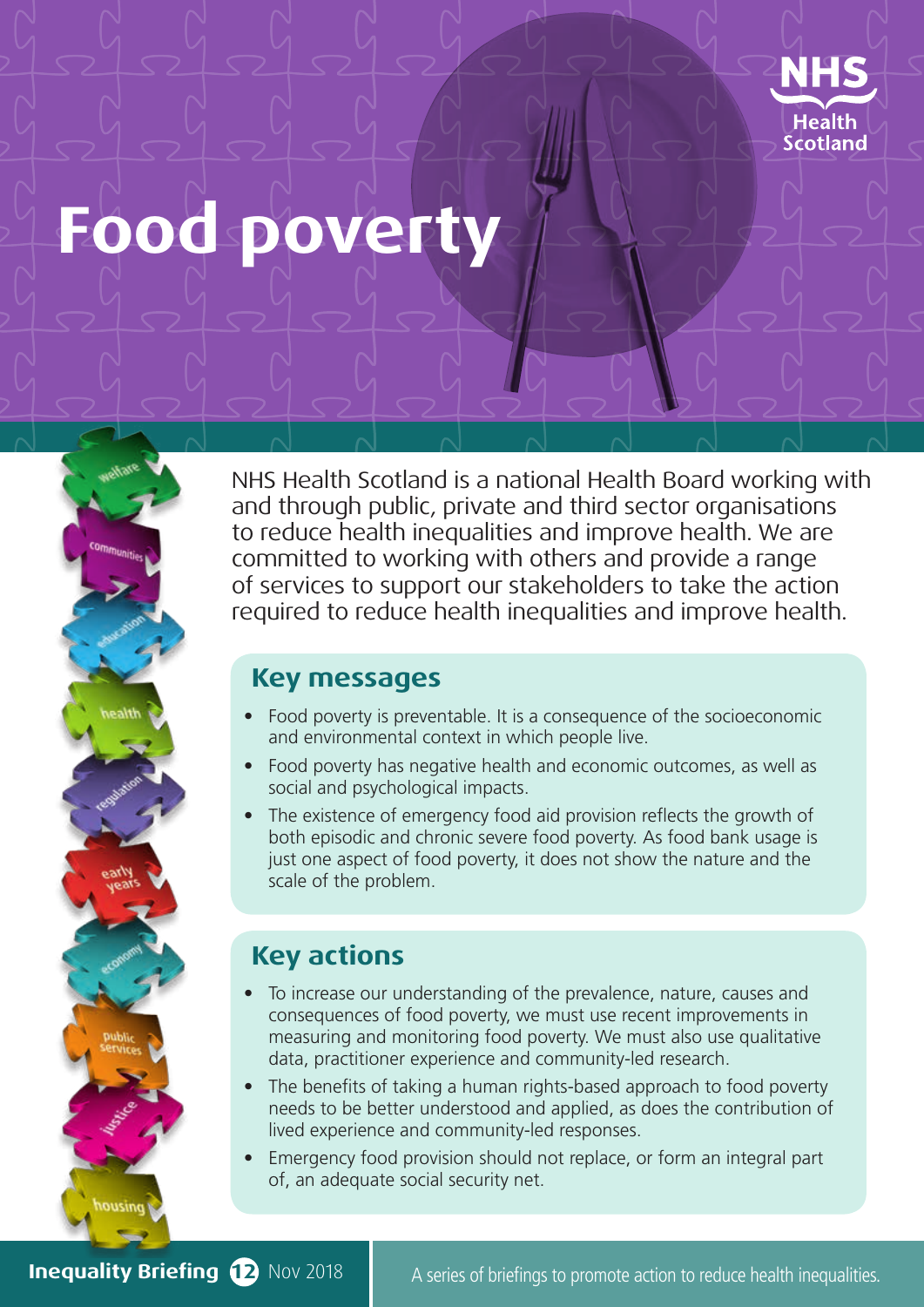# **What is food poverty/food insecurity?**

Food poverty is one specific dimension of poverty.<sup>1</sup> Clearly and consistently defining food poverty and its related issues presents numerous challenges. The most commonly used terms are often used interchangeably and can be confused or interpreted differently (see page 9).

NHS Health Scotland uses the following, widely used, $2$  definition:

#### 'The inability to acquire or consume an adequate or sufficient quantity of food in socially acceptable ways, or the uncertainty that one will be able to do so.'3

The more specific term of food security, and household food insecurity (see page 9), is more commonly used in terms of measurement of the scale and understanding the nature of food poverty.

# **How does food poverty affect health and health inequalities?**

Food is an important mechanism linking poverty with health and social outcomes. It is also a fundamental human right.

Not having access to or being able to consume an adequate or sufficient quantity of food has significant consequences for an individual's nutritional intake and subsequent health and wellbeing. The detrimental impact of poor nutrition on health outcomes, from malnutrition and numerous non-communicable diseases to psychological wellbeing, underlines the importance of access to and choice over an adequate, well-balanced and healthy diet throughout someone's life. Cultural, social and environmental barriers to eating a healthy diet are associated with socioeconomic status, ethnicity or geographical region. Nutrition-related inequalities (i.e. differences in what people eat across social groups) can affect health and wellbeing and contribute to wider health inequalities.

The social and psychological consequences of experiencing food poverty, combined with the physical health costs of an inadequate or uncertain diet, present key challenges when trying to improve health, reduce health inequalities and reduce health costs.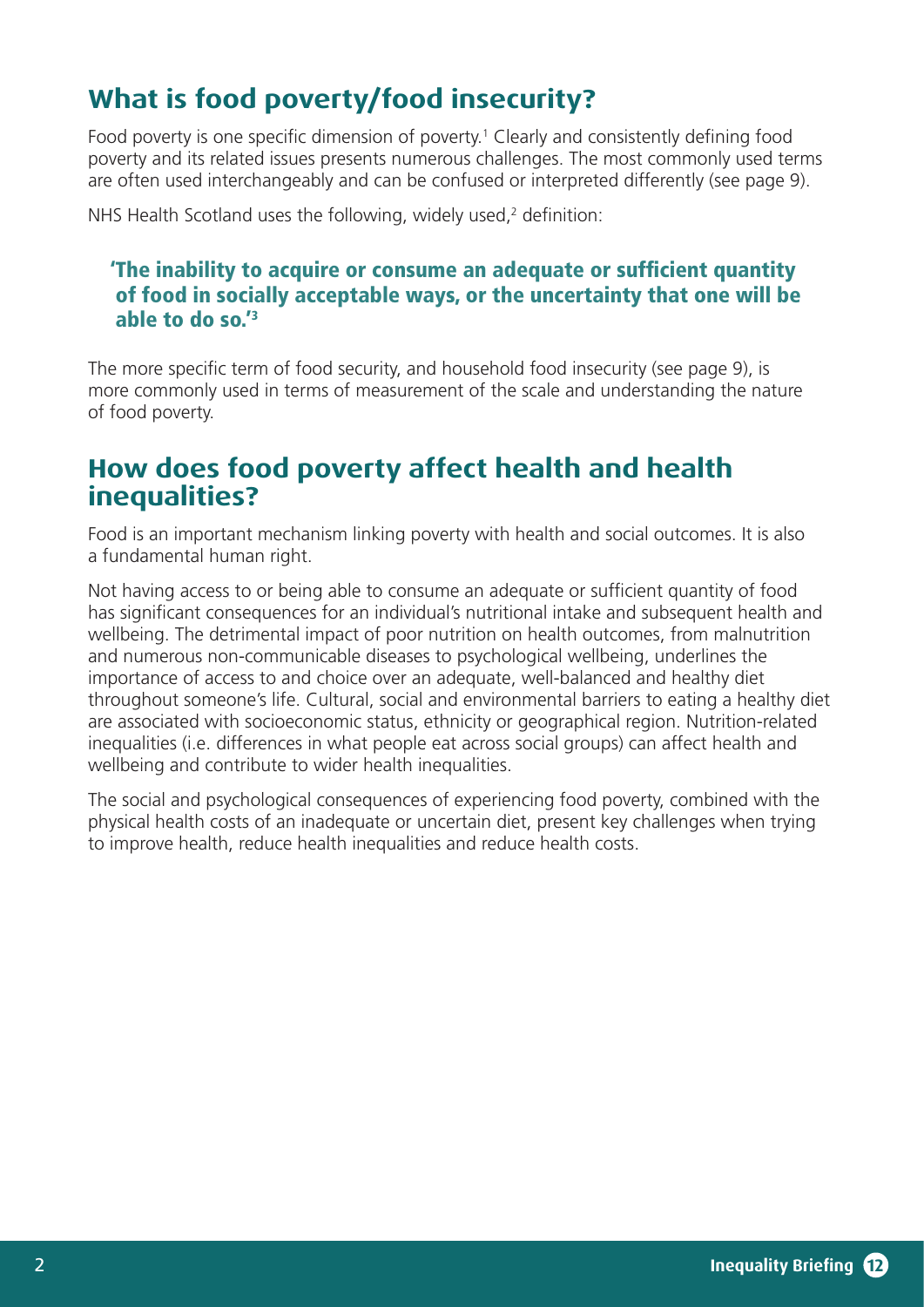# **Why do we have food poverty?**

Food poverty is complex and multidimensional, with different combinations of factors having an effect on individuals, families and communities.



As with all poverty, food poverty is primarily driven by income deprivation. Although food choice is influenced by many interrelated factors, in a consumer-driven environment, the importance of food price and having money to buy food are key.

Rising living costs, low wages, job insecurity, insecure or underemployment, the low level of social security benefits, and changes to and inefficient implementation of the welfare system since 2012 have impacted the number of people experiencing food poverty. Food price instability and the higher food inflation experienced by poorer households further increases uncertainty around what is affordable.<sup>4</sup> As a specific dimension of poverty, food poverty is ultimately rooted in political and social decisions made in our society.

'A rise in food prices is more difficult for low income households to cope with because those on low incomes spend a greater proportion of their income on food - a rise in food prices has a disproportionately large impact on money available to spend elsewhere… Food is exerting greater pressure on household budgets since 2007 when food prices started to rise in real terms.'5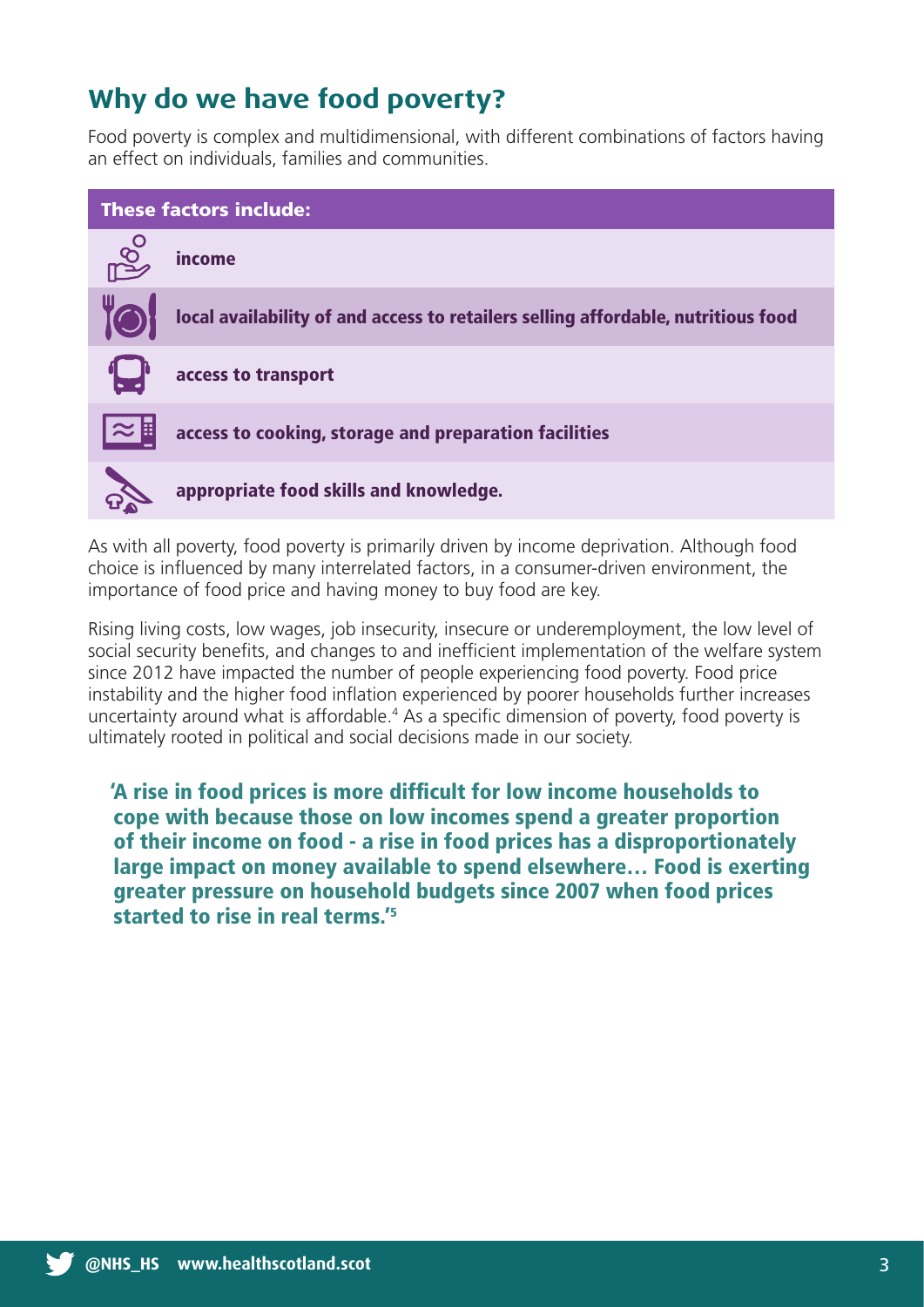# **Who experiences food poverty?**

A number of complex and multidimensional factors, such as economic, social, psychological and geographical factors, result in individuals, families and communities experiencing food poverty to different degrees.

The experience can often involve sacrifice and dietary adjustments, e.g. mothers skipping meals so that their children can eat,<sup>6</sup> and compromises on food quality and variety.<sup>7</sup> The experience for some can also involve reliance on family, friends and neighbours.

Below are some quotes from studies of food poverty. These reflect the mixture of motivations and emotions felt by individuals and families experiencing food poverty – the worry, ingenuity, embarrassment, resilience, frustration and sacrifice.

To buy reduced price products may mean low quality or about to expire food. However, this type of food helps to rescue the day.

I'm lucky, my family, my mum has helped me out, I've had help, but if I hadn't had that to lean on, basically, I know for a fact, I would have to have went to a food bank.

The finance wasn't coming in enough to heat the house, or it was heat the house or feed the kids and it was torture, I was lucky that my family helped.

If I've been at the lunch club I'll probably skip a meal.

You don't want people thinking 'Oh you cannot cope'. So you try to make the effort to cook. I can do it to show folk 'I'm coping there is nothing to worry about'. When I close the door it's 'sod it why should I be bothered?'

I quite like to go for a coffee to be sociable. I know I can't afford to do that all the time.

It's no just food they need, they need good food to grow. Sometimes you have to sacrifice things for yourself to have good meals so they are getting what they need.

Quotes taken from community-led research undertaken by Central and West Integration Network (Glasgow), the Borders Healthy Living Network and Linwood Community Development Trust, supported by Community Food and Health (Scotland.)8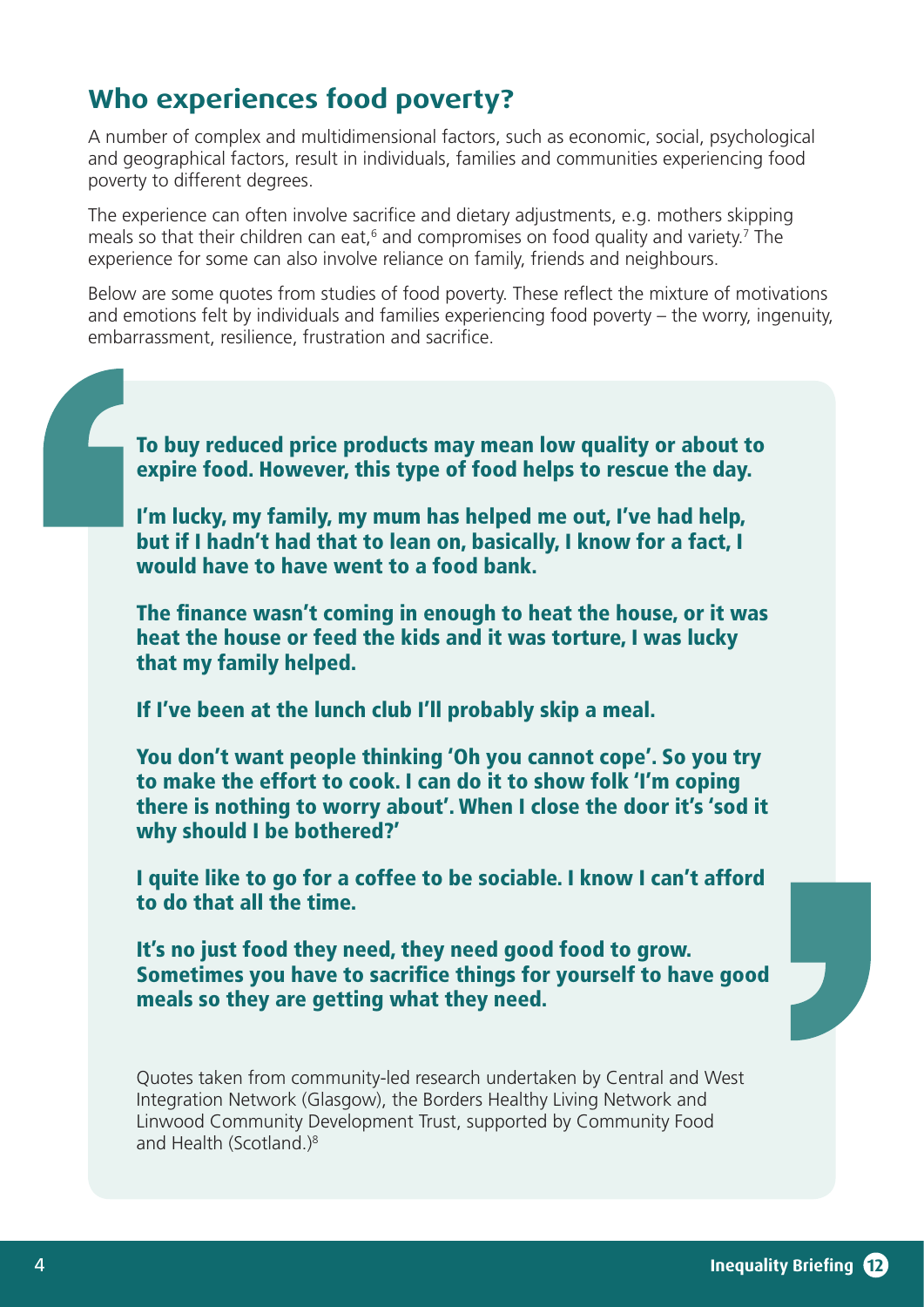# **What is the nature and scale of food poverty/food insecurity in Scotland?**

Effective monitoring and evaluation are needed to not only better understand the extent of food insecurity in Scotland but also to understand its intensity and the consequences for particular parts of the population in certain circumstances.

From 2017/18, questions on household food insecurity, based on the internationally recognised Food Insecurity Experience Scale (FIES),<sup>9</sup> have been incorporated into the Scottish Health Survey. No single tool can account for the many dimensions of food and nutrition security; however, it is crucial that a growing body of data is efficiently analysed, complemented with targeted research and used to inform policy responses.



#### Where are you on the food security line?

'The fact that over one-quarter of respondents to the survey reported having to go into debt at least once in the previous year to pay for food provides a stark indication of how fundamental the impacts of financial difficulties can be.'10

'It was also established that for every food bank user, there were nearly four other households who experienced frequent difficulty paying for food, but who had not used a food bank.'11

'The more detail you have the less risk there is of underestimating or misunderstanding food insecurity…we can't forget the social dimension of food…narrow definitions lead to narrow solutions'.12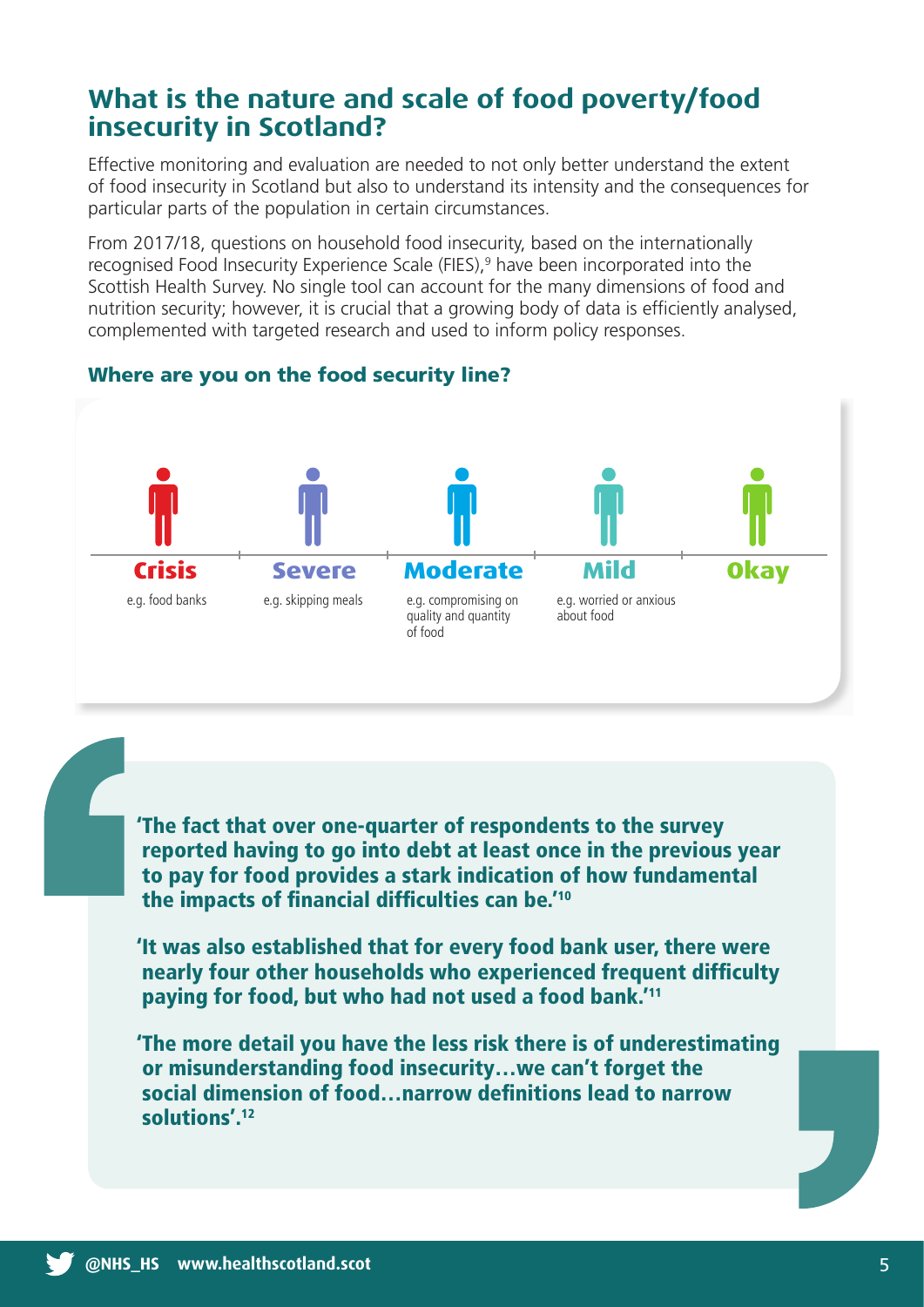# **Further action to reduce food poverty**

'Establishing the right to adequate food in Scots Law will not in itself end food insecurity, just as homelessness legislation has not eradicated homelessness. It would mean, however, that the Scottish Government and other public bodies would have a duty to ensure that all individuals have secure access to adequate and affordable food including the means to purchase it.<sup>'2</sup>

Responses – nationally and locally – need to reflect improved understanding of the nature of food poverty and need to be proportionate to the scale of the challenge. This should be informed by an inclusive and empowering approach that recognises and addresses inequalities. The structural causes of health inequalities – the unequal distribution of income, power and wealth – will need to be tackled, alongside engaging those facing food poverty.

We should also take a human-rights based approach. This is about making sure that people's rights are put at the very centre of policies and practices.

This approach has been well laid out by the **Scottish National Action Plan** on human rights and within the core messages from the government's short-life working group on food poverty, **Dignity: ending hunger together in Scotland**. 2

The Independent Working Group on Food Poverty was set up to look at food poverty and food insecurity in Scotland. Six core messages were presented in the **report** from the short-life working group on food poverty.

- 1. The biggest problem is not having enough money to feed yourself.
- 2. Every response must be dignified.
- 3. Involving people experiencing food insecurity is where we will find the solution.
- 4. Everyone has the right to good-quality and nutritious food.
- 5. Food is about community and not just consumption.
- 6. Emergency food aid is not a long-term solution to hunger.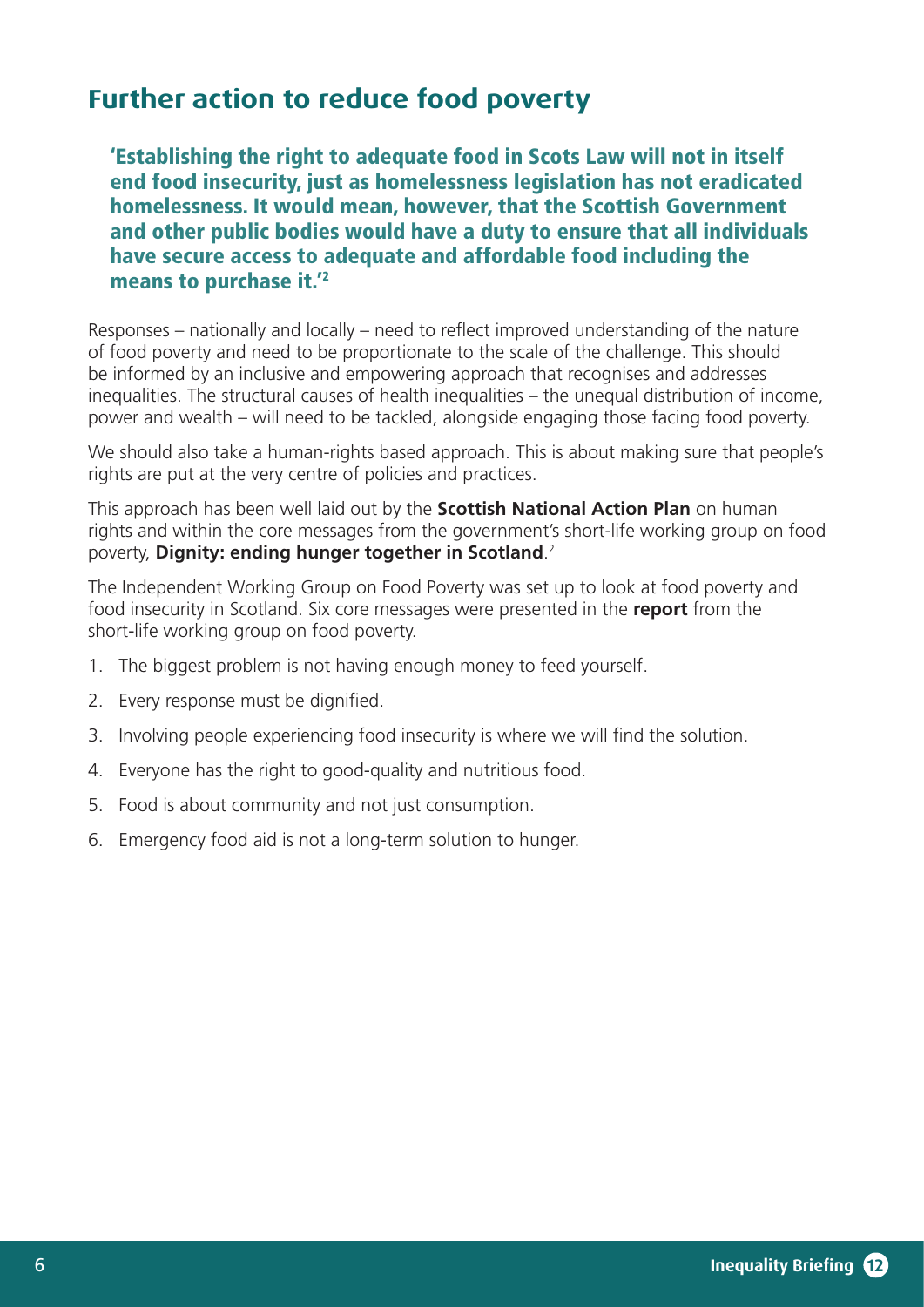# **Recommendations**

The group highlighted 19 recommendations for action at national, local and community level:

1. The Independent Working Group on Food Poverty should continue to work in partnership to help deliver the recommendations in their report.

### **Dignity**

2. Any organisation which secures Scottish Government funding and support to work on tackling food poverty must demonstrate how its approach promotes dignity and is helping to transition away from emergency food aid as the primary response.

#### **Understand**

- 3. The Scottish Government should explore how the right to food can be enshrined within Scots Law.
- 4. The Scottish Government should introduce and fund a robust system to measure food insecurity in Scotland, alongside wider measures of poverty.
- 5. The Scottish Government, having established reliable population data on household food insecurity, should set stretching targets to reduce it and explore how these could be integrated within the National Performance Framework.
- 6. The Scottish Government should lead in communicating clearly and consistently the causes of food insecurity as identified by research.

#### **Prevent**

- 7. The Scottish Government should use all available devolved powers, including procurement rules, to ensure work is a reliable route out of poverty, including payment of the Living Wage as defined by the Living Wage Foundation, and the promotion of decent work more widely.
- 8. The Scottish Government should use new social security powers to improve the value of social security support, initially prioritising households with children through a top up to Child Benefit.
- 9. The Scottish Government and local authorities should prioritise investment in benefits advice and information services in order to maximise people's incomes and should carry out a review to enhance the quality of the service provided.
- 10. The Scottish Government should ensure key stakeholders, especially those with direct experience of the social security system, are fully involved in consultation on the forthcoming Scottish Social Security Bill, the development of the new Social Security Agency, and the creation of its new employment programmes.
- 11. The Scottish Government should continue to make strong representation to the UK Government with a view to reducing the risk of sanctions, maladministration, error and delay in the UK benefits system.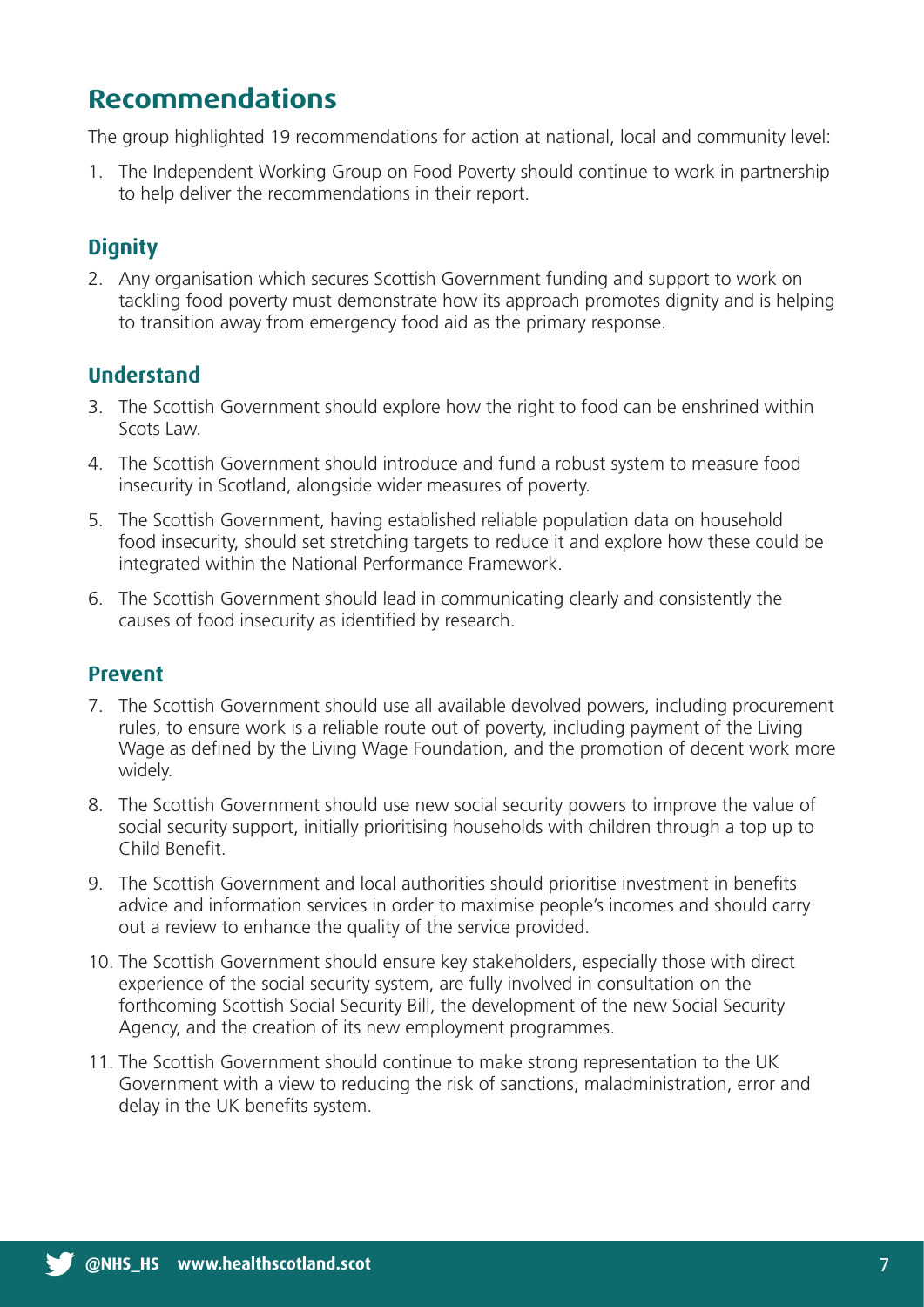- 12. The Scottish Government and local authorities should use all available devolved powers to reduce the costs for energy, rent, transport and the school day for low-income households.
- 13. The Scottish Government and local authorities should prioritise investment in healthy meals at school, and further explore the potential for providing healthy meals as part of school holiday programmes.

#### **Respond**

- 14. The Scottish Government, along with local authorities and all those responding to acute food insecurity, should ensure widespread use of the Scottish Welfare Fund as the first port of call for emergency support and ensure the fund is administered in a way that allows this.
- 15. If demand for the Scottish Welfare Fund grows, the Scottish Government should increase investment in it accordingly.
- 16. Community food providers (including those providing food in an emergency) should work together to improve the quality of the food provided and create opportunities to enable the sharing of meals, the provision of choice, and culturally appropriate nutritious foods.

#### **Invest**

- 17. The social enterprise and community sector should continue the development of community food hubs across Scotland, supported by the recently expanded Fair Food Fund.
- 18. The Scottish Government, assisted by the Independent Working Group on Food Poverty, should work with non-government donors to increase the capacity of funding and expertise to tackle food insecurity.
- 19. Local authorities should work with others including those with lived experience of food poverty to develop and implement Community Food Plans, of which a central element should be reducing food insecurity and hunger.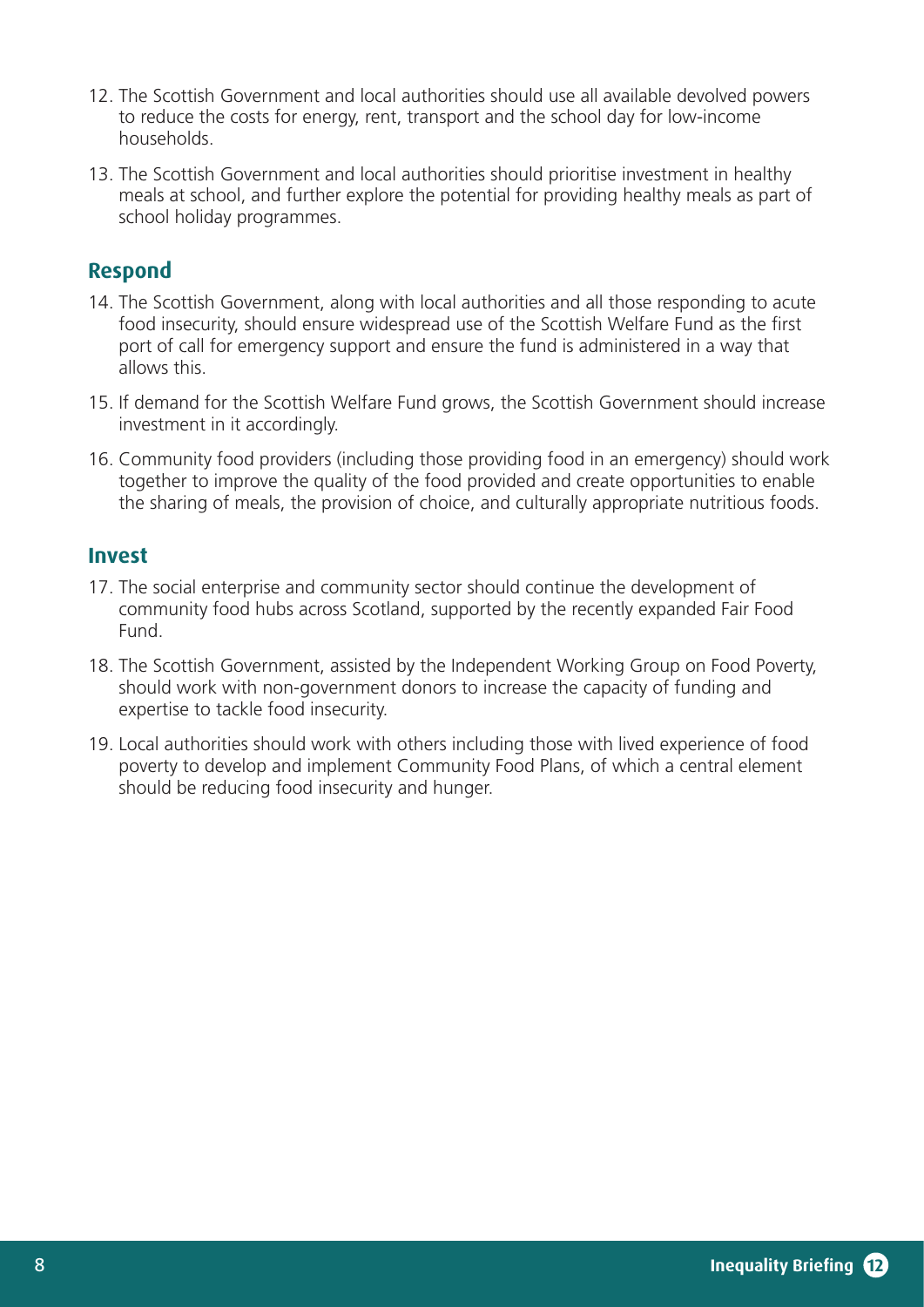# **Definitions of terms relating to food poverty**

#### **Food poverty**

The inability to acquire or consume an adequate or sufficient quantity of food in socially acceptable ways, or the uncertainty that one will be able to do so.

#### **Food security**

All people, at all times, have physical, economic and social access to sufficient safe and nutritious food to meet their dietary needs and food preferences for an active and healthy life.14

#### **Household food insecurity**

Households with an income below 60% of the average income (where the 'average income' is the median household equivalised income). A household-level economic and social condition of limited or uncertain access to adequate food.

#### **Hunger**

An individual-level physiological condition that may result from food insecurity.<sup>15</sup>

#### **Food aid**

An umbrella term used to describe any type of aid-giving activity that aims to provide relief from the symptoms of food insecurity and poverty. It includes a broad spectrum of activities, from small to large scale, local to national, emergency one-off operations or established food banks.16

#### **Food bank**

A place where stocks of food, typically basic provisions and non-perishable items, are supplied free of charge to people in need.<sup>17</sup>